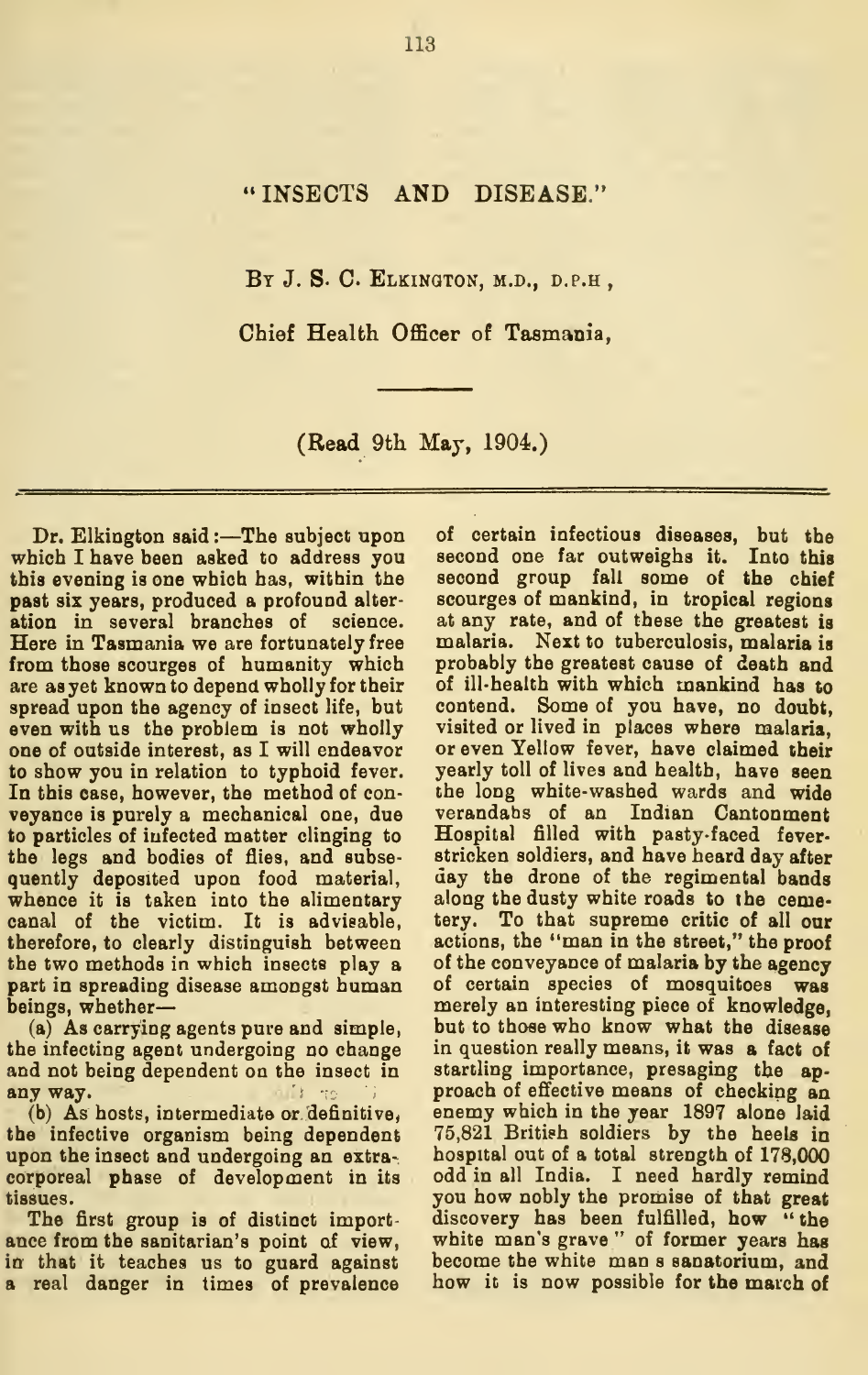Anglo-Saxon civilisation to progress in places where even six years back a new comer could count his reasonable expectation of life on the fingers of one hand. Tropical medicine has assumed such great proportions that it practically forms the pivot upon which turns the whole guestion of European colooisation in the tropics, and, practically speaking, tropical medicine is very largely based upon the spread of disease by insects. There, free from malaria practically means freedom from ill-health. The London and Liverpool schools have received noble recognition from Mr Chamberlain, and from hard-headed business men who can see into the future. Many a Peter the Hermit isleading a crusade against dis ease with knowledge, and often with funds supplied in this way, enabling the British race to get on a step further with colonisation. America has taken up the work with especially striking results in relation to Yellow fever, and a handful of workers succeeded in clearing Havana of this fell disease in ninety days—after it had had an uninterrupted reign for <sup>140</sup> years. The discoveries which have been made are, I think, but a foretaste of those which are to come, but their histories, with the patient record of constant toil over minute details, of the sacrifice of leisure and re creation, and even in some cases of the iives of the workers for the furtherment of knowledge, form, to my mind, one of the noblest romances ever written. The work that of Manson, Eoss, McCallum, Reid, and others have revolutionised the methods of research into human disease, and there is little doubt that we are on the verge of further great discoveries in which the lower forms of life will be found to play an essential part in disease affecting mankind. But this may appear to be something of a digression from the practical treatment of my subject. <sup>I</sup> trust, however, that I have shown you to some small extent the importance of the results obtained, and the possibilities which they open up. I will now endeavor, with the aid of a few lantern slides, to indicate in some measure the manner in which these discoveries have been made, the difficul ties against which the workers had to contend, and the method in which they are practically applied.

The classical example is, of course, supplied by malaria, or paludism, as it is often

termed. As I need hardly point out, both these terms indicate the association with the presence of marshes, swamps, and other wet-soiled localities, which has been for centuries noted in connection with the disease, malaria meaning merely "bad air," and paludism the condition induced by marshes. Now, about the middle of last century, certain observers noted the presence of certain brown and black granules in great numbers in the blood and organs of malarial patients, and in 1880, . Dr, Laveran, a French military surgeon in Algeria, made the discovery that the black granules, which are known as melanin, were produced by the action of immense numbers of tiny parasites living in the red blood cor- puscles. This was a very notable dis covery, as it naturally caused enquiry into the manner in which the parasites got into the blood corpuscles, and once there how they produced the fever. It was found that they could not be grown on artificial media, even from blood which swarmed with them, and other discoveries soon made it clear that they represented a distinct form of animal life, and not a vegetable one, like the bacteria for instance. Some five years later another discovery was made, namely, that these parasites breed in the blood, and that the attacks of fever coin cide with the breaking up of the cluster of spores so formed. It was also found that three varieties at least of the or ganisms infect men, and that yet others were to be obtained from the blood of birds, bats, cattle, monkeys, and other animals.

(A picture .was then shown of one form of malarial organism as it appears under the microscope in the various stages of development, which are traceable in the blood so long as it retains its vitality after removal.)

Under the microscope, the strange octopus-like creature, which represents the last stage of development in blood specimens, would attract your attention even more than in the lantern pictures, since its arms are in vigorous motion from the time they shoot out from the surface. If kept moist and warm another strange phenomenon occurs. One or more of these arms will be seen to sepa-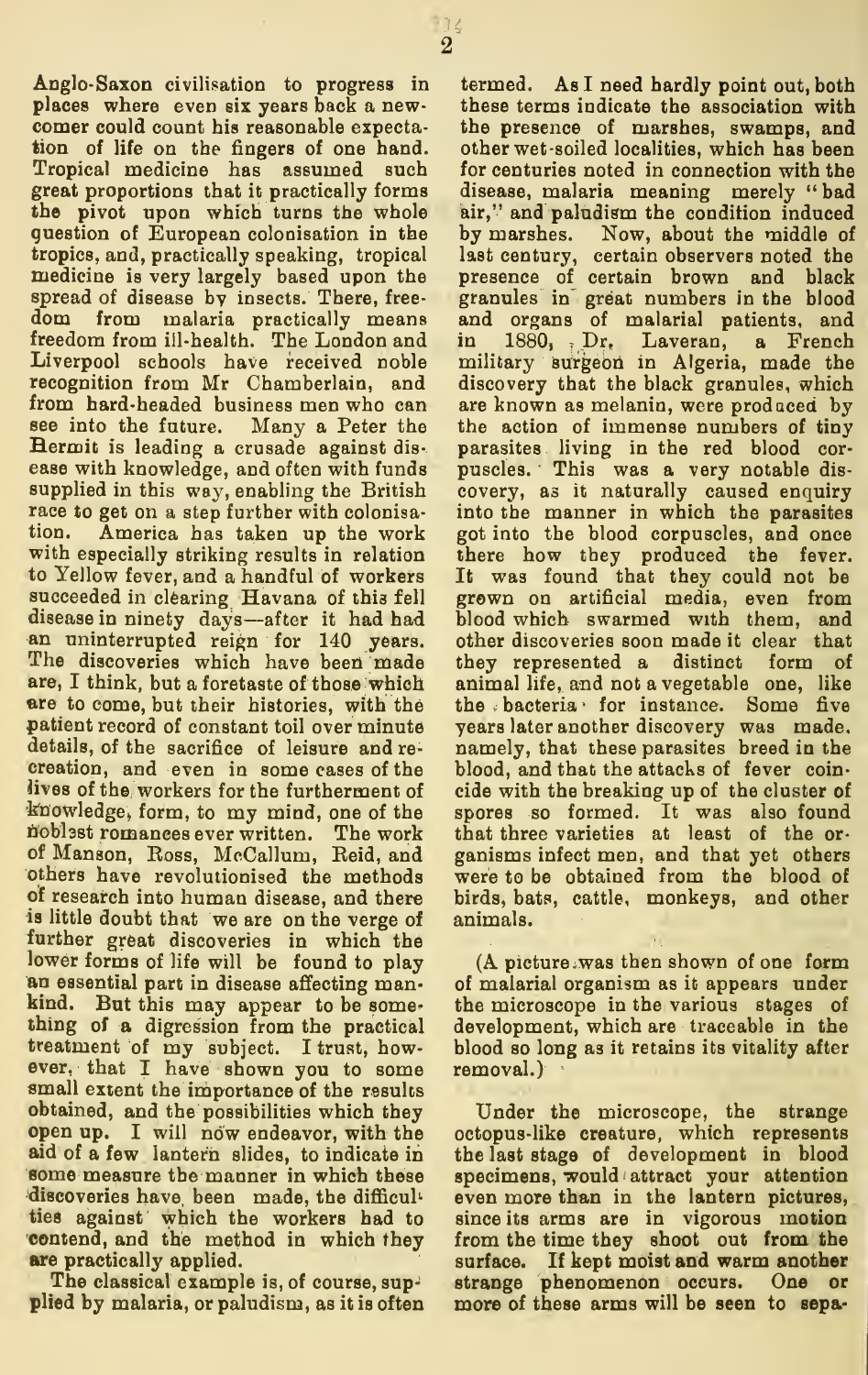rate itself from the body and to shoot vigorously away. So vigorously, and with such apparent intention does it do so, that it often sets the surrounding corpuscles bobbing like a row of corks in a tideway. For years a discussion raged over this phenomenon. Why did the organism throw out these arms only after leaving the body ? The octopus- like creature, or male gamete, was never seen in blood immediately after its removal, but de veloped from certain of the parasites, but not all, in a short time when kept warm and moist. If not kept warm and moist it did not develop. Moreover, why was it that only some of the amoeloid organisms threw out arms and not all ? And why did one or more of the arms when thrown out cast loose from the rest and dart away?

Upon these and similar facts Dr. Manson, then of Hong Kong, formulated in 1894 that fine piece of inductive reasoning which will always be associated with his name. Earlier observers had from time to time made suggestions of a similar nature, but it was reserved for Manson to formulate from the known facts a true scientific hypothesis. Being a parasite, he argued, the malarial organism must, like most other parasites, live for part of its existence outside the human body in another host. The octopus-like male gamete does not come into existence until after leaving the body, and while in the body the parasite is incapable of liberating itself by its own efforts. No traces of the parasite could be found in any of the discharges of the patient. It was there-<br>fore probable that it was refore probable that it was re moved from the body by some blood eating creature. Manson had previously performed some brilliant researches into the conveyance of certain other blood parasites by mosquitoes, and he was led to the conclusion that some distmct kind of mosquito was the probable agent, and that the male gamete formed the first stage of the extra corporeal development of the parasite in its new host. <sup>I</sup> need scarcely remind you that in all its main points The Manson's hypothesis has been proved correct.

Then Captain (now Major) Ross, of the Indian Medical Service, took up the work of investigating the development in the mosquito. It must be remembered

that he' began with practically no knowledge of the classification, structure, or habits of mosquitoes, since at that date (1895) comparatively little was known even to dipterologists, and that most of his work was done in an up-country Indian station far from the equipment and facilities of a modern laboratory. For two and a-half years he worked on, dis secting and examining, cell by cell, hundreds of mosquitoes without result, and attempting feeding experiments in vain. It is natural that after such an ex tended series of negative results he was beginning to suspect a flaw in Manson's theory. Then came light. A peculiar species of mosquito, which he had once before noticed in a very malarious locality as possessing dappled wings and laying boat-shaped eggs, was fed upon the blood of a malarial patient, and on dissecting it he found, for the first time, in its tissues granules of that coal black substance which I mentioned as being called melanin, and as characteristic of malarial fever, and in its stomach walls certain oval cells. These discoveries practically solved the problem. The dappled winged mosquito with boat shaped eggs belonged to the genus Anopheles, and the oval cells in the stomach wall were the developing parasites of remittent malarial fever.

The rest was comparatively easy once these facts were known.

The plague scare amongst the natives made it necessary for Ross to pursue his researches into the development of the organism in the mosquito by means of a closely similar organism conveyed by a Culex to birds, since blood feeding experi ments from human beings became practically impossible, but he had solved the two great problems in the way of the triumphant proof of Manson's hypothesis, and that hypothesis was proved to be soundly founded. He had, moreover, distinguished the true malefactor—the Anopheles mosquito— from the innocent Culex, and his previous difficulties were to some ex tent explained by the silent retiring and unobtrusive habits of the former genus. differences between Culex and Anopheles are clear enough nowaday?, but it is proverbially easy to be wise after the event. We must always rememter Ross in his up-country bungalow working on without recognising this shy and unobtrusive genus' from the myriads of Culices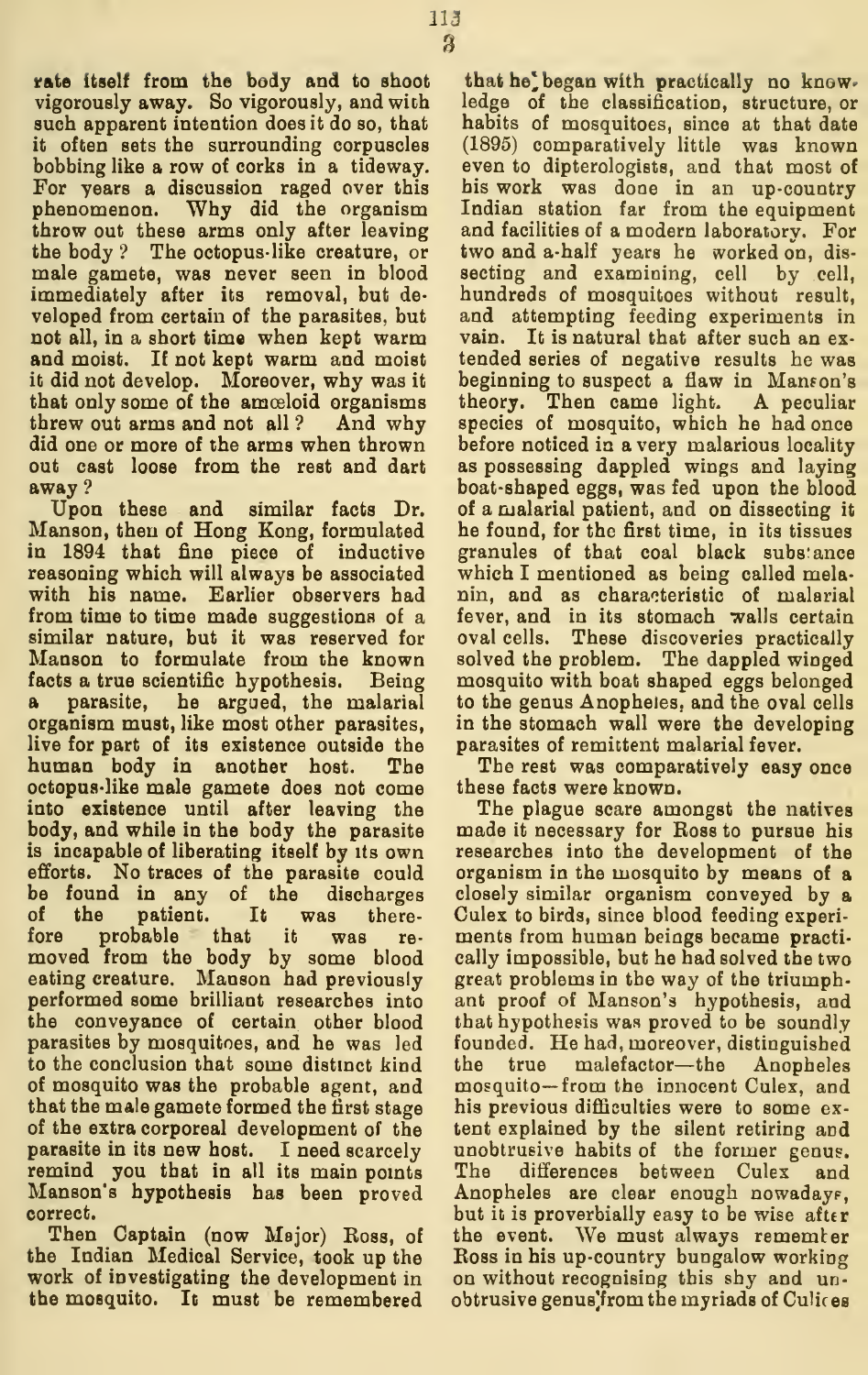116

in the lantern Blides, which I will now show you, and they extend through the insects' lives from beginning to end. In the first place they may be part readily enough distinguished by the attitude assumed in resting. Anopheles seems always to be endeavoring to stand on its head, while Culex rests parallel with the surface in a hunched up position. This, of course, is a rough test, but after a little while one becomes very expert in distinguishing the two in a locality where Anopheles are present. <sup>I</sup> may state that I do not know that any species of Anopheles existing in Tasmania, al though one species has been recently described as existing in Victoria. I have not come across a member of the genus in a large number of mosquitoes lately examined in Tasmania. All species of Anopheles are not capable of conveying malaria, a fact which explains the presence of this genus in non-malarial localities where cases are from time to time introduced. The female, by the way, is usually the blood-sucker amongst mosquitoes, a meal of blood being stated to be essential for the fertilisation of the eggs. The male, except in the stegomyia and a few others, is an innocent creature, preferring a vegetable diet of fruit juices, if indeed he does feed at all, and not, like his partner, varying it with animal food extracted in a voracious and annoying manner.

Both male and female are here shown, but, taking the latter first, you will note the length of the palpi—as long or longer than the proboscis. This is in itself, in the female, a mark of the genus. The wings are spotted in both specimens—another fair but not infallible guide-mark to the Anopheles. Turning to the male, you will note that the palpi are also long, but they are always long in the male, whether of Anopheles attack or Culex. These, however, are clubbed at the ends, and in this particular species are plumose at the ends. The dis tinguishing marks of the male in this case, as in others, are the large plumose antennæ—regular whiskers, as befits the sex. The adult insects can thus be dis-The adult insects can thus be distinguished, but for complete identification this is not enough. Various markings of the legs and palpi, and the arrangement of the wing and body Bcales, are used to

identify species. The shape of the eggs is different in the two genera, those of the Anopheles possessing a distinct boat shape, while Culex eggs are blunter for the most part. They are laid in masses of from 200 to 400. These eggs develop in the course of from 12 hours to several days into larvæ, which are known to every boy as the "wigglers," found in every tank and pool in fairly warm weather. Here we note another difference in the genera, the Anopheles lying parallel with the surface owing to the absence of the long breathing tube, which enables Culex to hang down from the surface—the direct opposite of the position assumed by ihe adult insects, as you will recollect. The arrangement of the hairs upon the different segments enables species to be determined. In a week for Culices or more for Anopheles the time varies considerably in these processes for different species and under different conditions—the active wiggling larva after develops into a pupa, which again differs in the two genera, and after a varying period of from two to 10 or more days the pupa case splits down the back, the adult insect emerges, and after balancing itself on the empty case for a while in order to dry its wings, flies away to propagate its kind in turn.

To sum up the points which I have endeavored to briefly indicate we have the following facts to consider wherever malaria is to be dealt with. There is firstly a blood parasite, which is the cause of the disease, and next come particular species of a particular genus of mosquito, whose tissues afford the only place wherein this parasite can complete its life cycle. Malaria can be conveyed from man to man by inject blood in which the organism is, but this need not be considered in practice. Therefore, in tackling the question of stamping out malaria we naturally the mosquito. The adult insect may he guarded against by mosquito curtains and other measures to prevent its biting—<sup>a</sup> particularly useful one by the way consists in wearing two pairs of socks after dark, a thick pair underneath and a thin pair on top, since more people are perhaps infected at the dining tabic than in almost any other way, the Anopheles loving the dark lurking-places under ihat cheerful board. It may also be killed by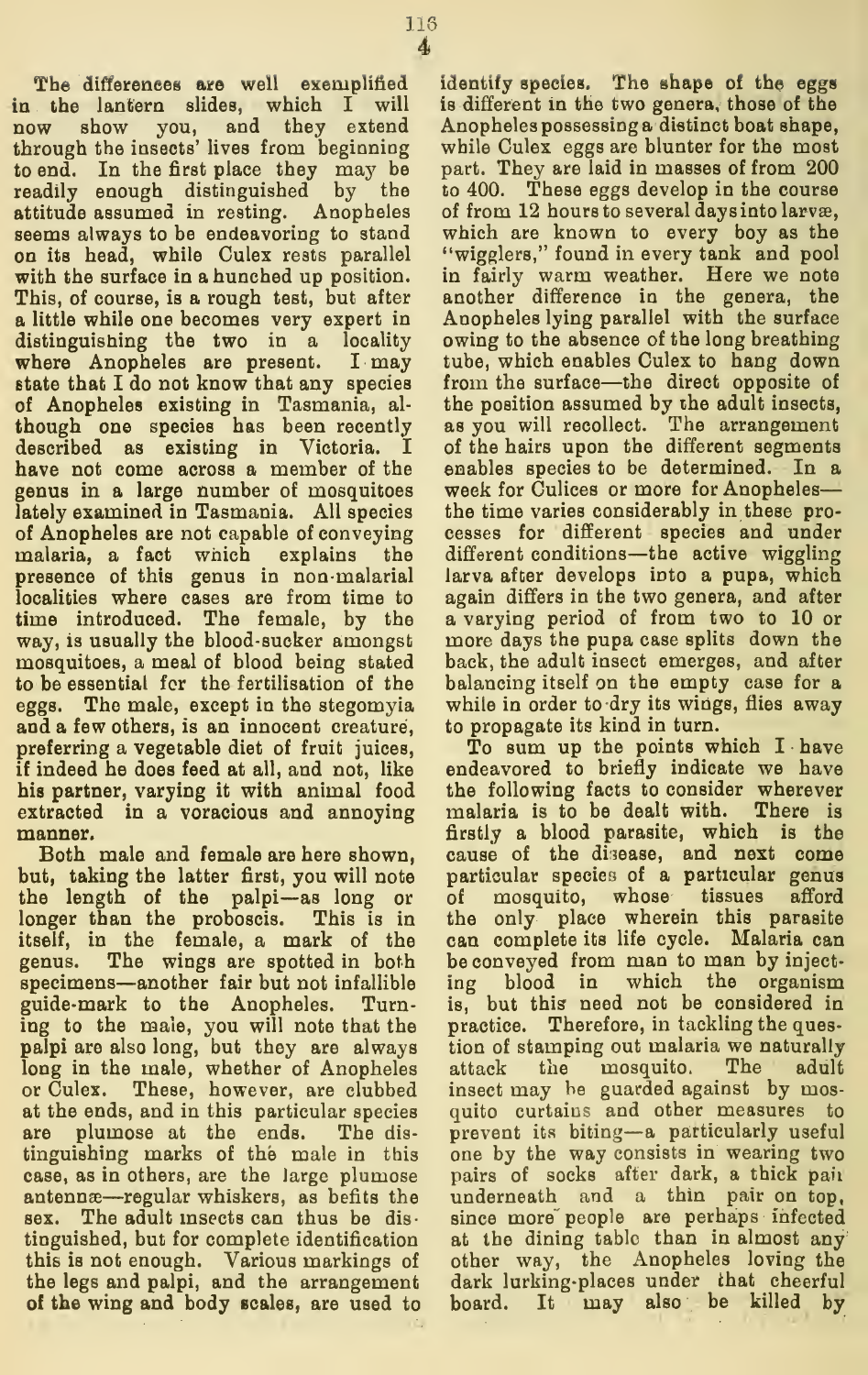fumigation with sulphur or pyrethrum powder. This, however, is an incomplete way, and since the Anopheles breeds by preference in small puddles and shal low stretches of weedy swamp or slowly moving water free from small fish, its de struction is rather an engineering than a medical question. Much may be done by two forms of cell developed amongst the pouring kerosene and paraffin on the surface in the proportion of about a tablespoonful to every square yard of surface, so as to form a thin film, which clogs the air tubes of the larvæ and pupae, and also kills the adult female while depositing eggs. This remedy will be found efficient by those of you who are worried by the local Culices, which evince a bloodthirsty disposition in Newtown, at any rate. Culices are especially possible. fond of small collections of water in pots and tanks—the saucer of a flowerpot on a window sill may provide sufficient mosquitoes to make the inmates' life a misery, while an ordinary 400 gallon tank will stock a neighborhood.

The moral of which, as Captain Cuttle is recorded to have remarked, lies in the application thereof. I need not say more than that the notoriously malarious localities of Sierra Leone and Freetown, formerly known as the " white man's grave" in West Africa, ce have, comparatively speaking, been turned into health resorts within two years of organised effort against mosquitoes, and that at Ismailia, in Egypt, a previously notoriously malarial town, the average number of cases has been reduced from 2000 to 200 per annum by one season's work. Practically, there were no fresh cases of malaria once the work was got going, and it is now possible to sleep there n safety without a mosquito net, probably for the first time in the history of the town. Probably everyone here to-night has been at one time or another subjected, unasked, to the gastronomic attentions of a female mosquito, and the method in which she performs the operation after a pre liminary song may be a more or less in teresting memory on the next occasion you commit culicide. (The lecturer here de scribed with a lantern diagram the manner in which the mosquito feeds).

So far we have considered the cor poreal life of the malarial organism, that is, the part of its life-cycle which is passed in the blood of man, with

the single exception of that octopus-like male gamete which, as I pointed out, only developes after leaving the human body. Turning now to the second, or extra-corporeal stage of its life history—i.e., that stage which, as we now know, is passed in the mosquito—we find that there are really organisms, one the octopus-like male gamete, the other a spherical cell. Now, it is only when the Anopheles takes in blood containing parasites at, or about this particular stage of development, that it becomes infected with malaria, and capable of conveying it to fresh human beings, a fact which accentuates the importance of protecting malarial patients by means of mosquito nets wherever Having taken in the blood, however, by means of the complicated sucking apparatus, which I have described, the gametes develop into the sexual form, and the true function of the male's loose arm becomes evident since it joins with a spherical cell formed by another gamete, and impregnates it. It was the female gamete which it was in search of when it cast loose. Then the fer tilised cell or zygote attaches itself to the stomach wall of the mosquito, bores its way through, grows greatly in size, and pro ceeds to divide into a great number of tiny cells. It becomes a cyst, which finally bursts and sets free the tiny structures within, which have meanwhile developed, and these, set free in the body cavity, settle in great part in the venenosalivary gland at the base of the proboscis, as tiny thread-like bodies, termed zygotoblasts or sporozoits. The gland<br>in which they lie is that which is that which secretes the irritating substance of which we all know the effects in con nection with a mosquito bite, and ia the case of an infected Anopheles, they are injected with this secretion along the proboscis. The process for their de velopment in the mosquito takes about 12 days from the date of the meal of infected blood, before the thread like bodies appear in the gland. After injection, along with the secretion, the sporozoits infect the blood corpuscles, grow rapidly, and break up into spores which in time infect fresh corpuscles, until a huge swarm of parasites, with a life cycle of either 48 or 72 hours is produced in the blood. The breaking-up of each swarm sets free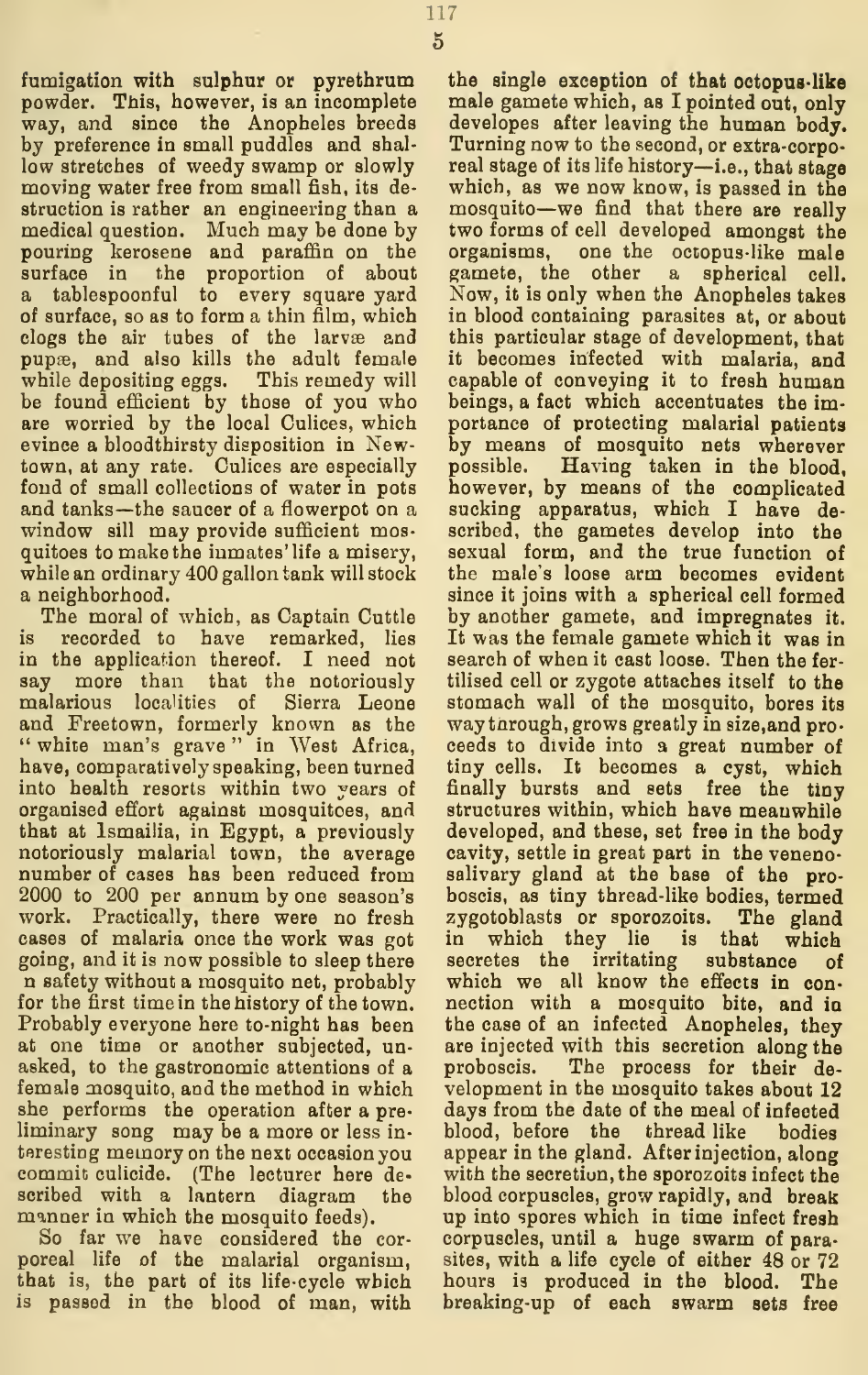main points of this complicated life-

history. It will be seen, however, that the process of infection by Anopheles is not a simple mechanical transference of blood from infected to healthy people, that human cases can only infect the Anopheles at a particular stage in the history of the parasite in their blood, and, particularly, that an Anopheles which does not bear in its poison gland the thread-like spores of malaria representing the last stage of the extra corporeal cycle of the organism passed wiihin its body is as harmless as an empty gun.

It will be readily understood that the work of Ross and his colleagues in other parts of the world gave a huge impetus to the study of insect-borne diseases, and it has borne noble fruit. The connection of Yellow fever with Havana is almost proverbial, and the average deaths from that disease alone were over 800 in each year. It has been estimated that some 36,000 persons died of it from 1853 to 1900, and in addition the island of Cuba and ad joining parts of Brazil acted as an endemic focus, whence, at various times, the disease spread to many parts of the world, mcluding Spain, Africa, and even England. In 1897, there were 6000 deaths from it in Cuba. In Bio from 1868-1897, 41,726 deaths. The Southern States of America have also experienced dreadful visitations from it. " Yellow Jack " was a dreaded name throughout South America, the West Indies, and the Southern United States. With the opening of the Panama Canal and the conse quent shortening of the voyage from these localities to Australia and the Far East, itis very probable that Yellow fever will some day be introduced to this side of the world. Three or four years ago, Australian sanitarians regarded this possibility with awe and foreboding ; to-day they look upon it certainly as a serious problem, but as one which would give comparatively little trouble compared to the introduction of a few cases of small pox. <sup>I</sup> will endeavor to explain how this remarkable change in views has come about.

In 1900, after the occupation of Cuba

by the American forces, a commission of four medical men was appointed to investigate the alarming prevalence of Yellow fever there, and to devise, if possible, means for combating it. A great deal of work had been done by various observers in seeking for the cause of it ; but nothing was accurately known, and the early work of the commission, devoted to the examination of the blood and tissues of patients, only served to disprove previous theories, and not to discover anything new. Absolutely nothing<br>was apparent in the blood or was apparent in the blood or elsewhere as a result of the most careful bacteriological research. The next step was to enquire into its propagation. Now, one attack of <sup>|</sup> Yellow fever safeguards the patient against a second one, producing a condition of im munity, as it is called. It had been noted that patients could be safely nursed by non-immune nurses, and that patieats discharged after an attack did not cause fresh outbreaks of disease in those non immune persons they came in contact with. It was obviously, therefore, not contagious, nor did the infection persist in a virulent form in the discharges. The next matter was to settle the disputed question of the mfectivity of clothing and bedding which had been in contact with patients. To this end, a small hut was erected, very deficient in ventilation, and specially constructed so as to maintain a hot moist atmosphere within it. The windows and doors—please note this were carefully screened with fine wire gauze, of small enough gauge to prevent the entry of mosquitoes. Into this house were piled sheets, blankets, mattresses, pillows, and clothing of all description from the Yellow fever hospitals, and amongt them, in the beds and covered with the bedding of patients, who had just died of Yellow fever, even wearing the clothing taken from the bodies, and stained with the blood and " black vomit" discharge, seven young non-immune Americans, including members of the commission, slept two or three at a time for a total period of sixty-three nights in all. Not a single one of these non-im mune men developed the disease. This effectually proved that clothing and bed ding alone were incapable of conveying the disease, however grossly they were contaminated.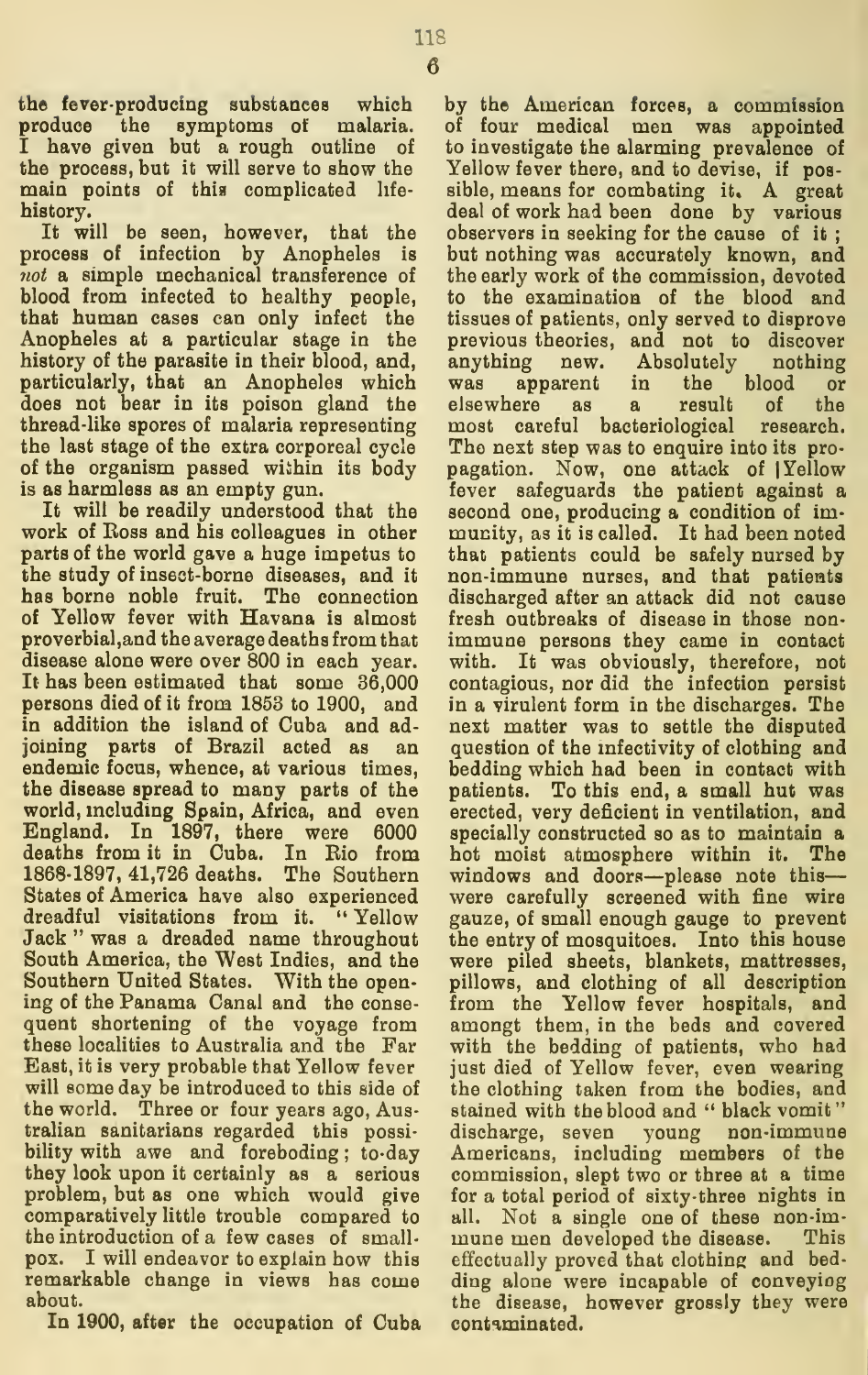The next step was to enquire into the question of insect transmission. <sup>A</sup> com- mon domestic mosquito of Cuba is the Stegomyia fasciata, a strikingly marked insect of voracious habits, and suspicion had already attached itself to it. Both sexes of it suck blood, and it is probably the most widely distributed of all mosquitoes, being found practically all through the tropical world, and also in many sub-tropical localities. Twelve plucky young Americans, two of whom had taken part in the experiments with clothing previously described, volunteered as subjects. All these were living under exactly the same conditions as scores of other non-immune residents of the camp, and the two I have mentioned had been free for 30 days from their self-imposed imprisonment in the infected clothes hut. All were deliberately subjected to the bites of specimens of this mosquito, which had been previously allowed to bite early cases of Yellow fever. After periods of from three and a-half to six days from bemg bitten, ail except two developed true attacks of Yellow fever.

One experiment in the batch was of especial interest. A newly - erected building was divided into two parts by fine-wire screens. In one part were let loose 15 infected mosquitoes, and in the other half, separated only by a wire screen, two non-immune men lived and slept. The volunteer subject entered the part in which were the mosquitoes on three occasions of about twenty minutes each, and was freely bitten on each occasion. On the fourth day after his visit he developed a severe attack of Yellow fever, while the two men in the part on the other side of the gauze screen continued for 18 nights to sleep in and breathe the common atmosphere of the room without any ill effect. This was pretty fair evidence even for the scientific mind that the mosquitoes were the con veyors of the disease, and subsequent ex periments proved this to be so beyond all doubt.

The organism which is the actual cause of Yellow fever has not been discovered, probably because it is so minute as to escape the highest powers of the microscope. This is the more likely since, as in the case of malaria, the injection of blood from an acute case will produce the disease in a

non-immune subject, but, unlike malaria, the blood remains similarly infective after it has been passed through the finest Berkfeld filter, thus proving the extreme minuteness of the organism, since such a filter will stop the smallest of known bacteria. That it IS not a bacteria, but an organism more of the type of the malarial organism isvery probable from the fact that the infection cannot be obtained by the mosquito from the blood, except in the first three days of illness, and the mosquito does not become capable of in fecting fresh persons until 12 days or more after it has fed upon a case at this particular stage. The fact that an outbreak of Yellow fever took a fortnight or so to light up after the introduction of a case into a locality had long been noticed, and this explained the reason thereof.

Having obtained these facts, the battle against Yellow fever assumed new aspect. Huge sums had<br>1 spent during previous years in been spent during previous indiscriminate disinfecting of articles which had been in contact with Yel low fever patients— quite harmless as we now know—and in other expensive measures, absolutely without avail. The campaign was now begun by a wholesale destruction of mosquitoes and their breeding places in swamps and puddles, and by the careful screening of Yellow fever patients for the three first dangerous days, from mosquito bite in order to prevent the loading up of fresh winged carriers of disease. Quarantine of cases was given up—it had been en forced for many years without avail, and the only quarantine order was that of the mosquito net. The result was amazing. In ninety days from the com mencement of operations Havana was freed from Yellow fever for the first time in 140 years. Repeated introductions from without, where the measures were not in force and where Yellow fever was raging unchecked, as it had done for decades past at that season, were promptly stamped out, and the fact was realised that although every effort known to sanitary science had been put forth without avail up to March, 1901, the change effected in the measures by the recognition of the mosquito as the carrying agent had enabled the authorities to obtain in 13 weeks a result which had defied the efforts of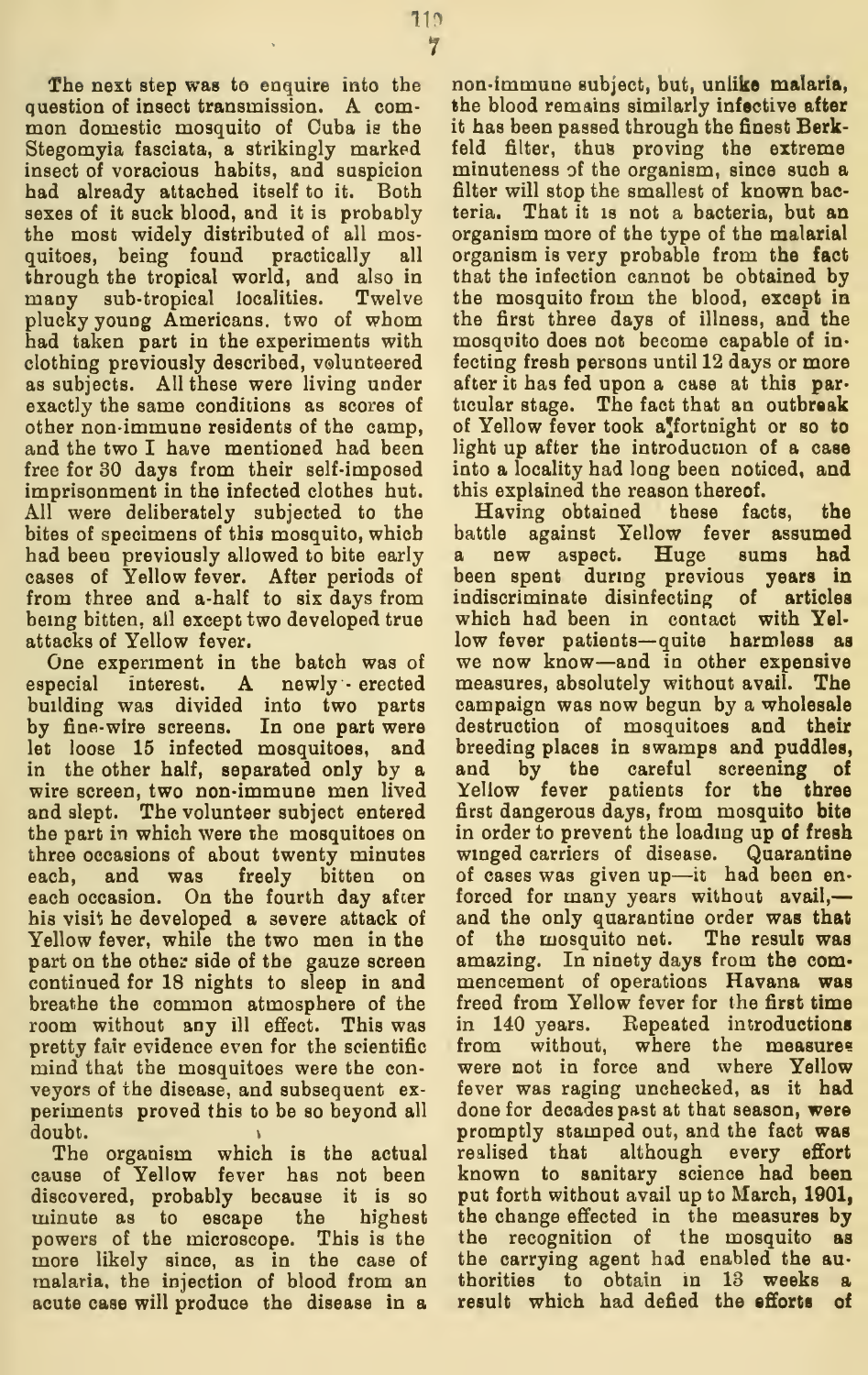more than ten times as many years. Epidemics of Yellow fever, thanks to those able and heroic American doctors, are a thing of the past in civilised countries, and the name of Dr. Lazear, who allude to the flea. contracted the disease and died of it dur ing the enquiry, another of the numerous martyrs whom science has claimed, will always occupy an honored place in the scroll of hygienic fame.

I will not do more than give the outlines month. of certain other work which has been car ried out in this direction. The recent investigations which have been made into Sleeping sickness — that strange disease which overwhelms its victims with an increasing languor and somnolence until they perish of an apparent failure of all the faculties—has received a good deal of notice in the press. The researches of Dr. Castellani, Dr. Bruce, and others, go to show that the conveying agent in this case is the Tsetse fly, previously well known for the fatal effects of its bite on horses and cattle, but only lately known to be connected with disease in human beings. The mortality from Sleeping sickness in certain parts of Africa has been alarming, and whole districts have been decimated by its ravages. The causative agent appears to be a form of organism known as a try panosome, or, as it should be more cor retly termed, a herpetomonas, which lives in the blood and fluids of the victim. Further work yet requires to be done, but little doubt remains that the curious and fatal disease which almost invariably kills its victim, and which has been known as a scourge of Western Africa for over 100 years, has been brought within the grasp of science, and will be dealt with as effectually as malaria and Yellow fever are being dealt with. Whether the organ ism undergoes a part of its life history within the Tsetse fly's body is not yet definitely settled by actual observation, but it seems probable that it does so.

The presence of plague in Australia ren ders its causation and spread a matter of perhaps more acute interest than the exotic diseases with which I have been dealing. The causative agent is, of course, a wellknown bacillus, but the means whereby it is habitually conveyed to human beings to infect them have been widely discussed amongst scientific men, and there is a growing tendency on the part of those who

have to deal with this disease to regard more and more suspiciously a certain insect which already possesses an evil reputation in domestic sanitation; I A good deal of work has been done on these insects of late years, and it may surprise you to learn that more than 130 distinct species of flea have been classified, and that new ones are coming into knowledge month after Remarkable differences are found in their structure and habits, but in the particular connection with which we have to consider them to night, one genus attains prominence the true pulices of which the type is the human flea.

Now, in considering the histories of plague outbreaks in different parts of the world, one is at once struck by a curious fact, namely, that while preceding or simultaneous outbreaks of the disease amongst rats and other small rodents, have formed a marked feature of plague epidemics in the East, nothing of the kind has attracted the attention of the chroniclers of the European outbreaks of the middle ages, and of the great plague of London in 1665. The phenomenon is striking enough to attract the attention of any ordinary observer where it occurs, and a significant allusion to it is to be found in the First Book of Samuel. Other and even more definite allusions occur scattered through Eastern literature from a very early date, so that it appears to have attracted attention, and could scarcely have escaped the acute chroniclers who have left us such a vivid picture of medieval and seventeenth century plague. It is needless to remind you that the same phenemenon occurs in Australia and in South Africa at the present day. The domestic rats of the East, of Australia, and South Africa are very similar to those of Europe, and all readily contract plague when infected experimentally. But on examination of their parasites a curious fact was noticed in that the common rat fleas of Australia, of India, and of South Africa are widely different insects from the common rat flea of Europe, both in<br>structure and habits. They are very structure and habits. closely allied to the human flea, so closely, in fact, that iheir relative identi fication is a matter of extreme difficulty, without previous acquaintance with the genus, and the Indian and Australian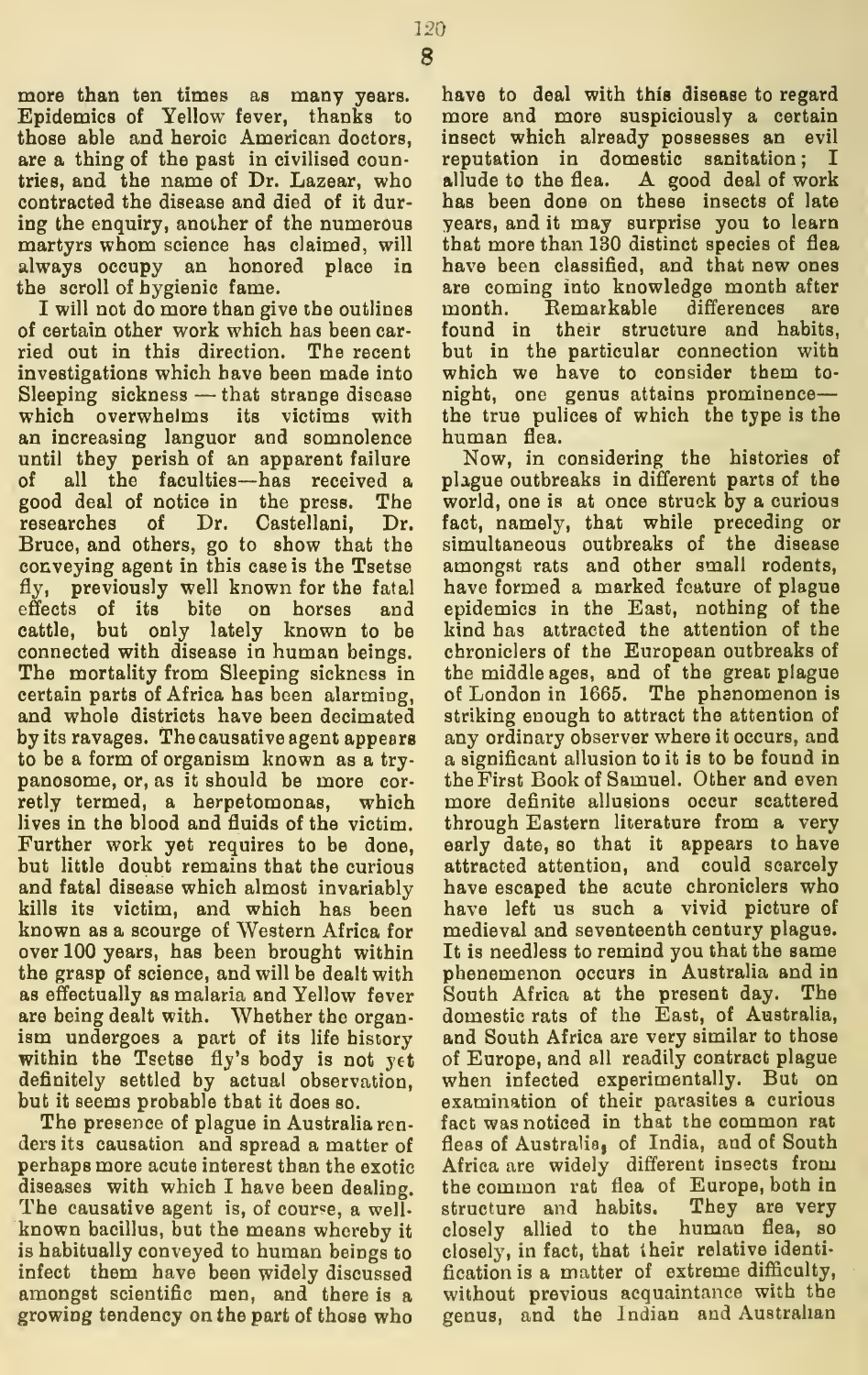varieties, will, on occasion, act as para. gland. Water sites to man, and will bite vigorously. its The common European rat flea, or cera- tors tophyllus fasciatus, on the otherhand, differs in important structural respects, and can, in India the plague mortality is noticed to only with great difficulty, be induced to feed rise materially after a cold night, or a only with great difficulty, be induced to feed on man. Does it not appear to be something more than a coincidence that where we find a ratflea closely allied to the human flea, there we have plague amongst rats as well as man, whereas in places where the ratflea varies widely from the human flea the occurrence of epidemic rat-plague is, at any rate, not an association of the rat with plague outimportant phenomenon.

The theory was for long held that the plague baccilus lives and multiplies in rat flea closely resembles the human flea. the earth, but out of innumerable at tempts at its recovery from the earthfloors of plague-infected Eastern hovels, Lot a single success has resulted under natural conditions. As in the case of Yellow fever, it has been stated to have to incriminate the insect, but circum-<br>been spread by infected clothing. It pro-stantial evidence is not enough. Dr. been spread by infected clothing. It pro bably is so spread, but in some other way Simond, in 1897, had proved that then the mere bacillary infection of such by infecting into a mouse broth in than the mere bacillary infection of such clothing, for the plague bacillus has never which fleas had been emulsified, after been recovered from infected clothing, unless in cases of gross experimental con- plague could be produced in tamination. Plague is particularly a disease of locality, and especially tends to fully repeated on several occasions by my-<br>infect those who sleep in such a locality, self and others, and the results obtained infect those who sleep in such a locality, sparing those who move actively about were sufficiently encouraging to induce during their visits and sleep or rest else. further work. Fleas of certain species during their visits and sleep or rest else where. It chooses dark, squalid, vermin haunted vicinities, and avoids to a great extent airy, well-lit places. The experience of plague hospitals is a curious one, for whilst, in ancient days, even a short visit to a pest-house was attended with great danger, it is rare for an attendant in a modern plague-hospital to be attacked. That the disease itself has not varied from ancient times we know from contemporary blood. records, but whilst the modern hospital is especially built with a view to cleanli- found that in one case, at least, this conness, light and airiness, the ancient hosness, light and airiness, the ancient hos-<br>pitals seem to have combined all the human flea. In other cases the rat-pulex hygienic offences of its day. To sum up we have certain facts which seem to point in a particular direction. Plague does not, apparently, thrive in the soil, nor is it of fleas. This latter experiment was of known to enter the body with the food, in especial significance, since, on subseknown to enter the body with the food, in human cases at least. In the ordinary quent examination, it was found that form—excluding plague pneumonia— it enters by the skin, and in the bubonic enters by the skin, and in the bubonic purpose were the pulex palladus of rats, form it certainly enters in the lymphatic one was a pulex irritans, or human flea. area drained by the first affected By cutting the insects in sections after a

plays no part in dissemination. Meteorological fac-<br>have no influence except in tors have no influence except in one significant indirect instance—that in India the plague mortality is noticed to heavy fall of dew, and especially after rains during the dry season, whereby people are driven into their homes instead of sleeping outside as usual. Clothing is apparently capable of conveying the disease ; but the bacillus is not recoverable from clothing. And lastly, <sup>a</sup> marked breaks has been noticed since remote periods in parts of the world where the and no such association where the rat flea shows, at any rate at the present day, wide structural differences from the human flea.

This circumstantial evidence appears to incriminate the insect, but circumhaving fed on a plague-stricken animal, plague could be produced in that mouse. This experiment was successfully repeated on several occasions by mywere sufficiently encouraging to induce were fed on plague-infected animals, and after varying periods of starvation were allowed to bite healthy rats under conditions which excluded any probability qf the disease being contracted otherwise than by flea bite. These rats died of undeniable plague, and it was found that the flea could convey plague in this . way up to at least three days after a meal of infected There is no reason why it should not do so for very much longer. It was was used. A further experiment was performed in which plague was conveyed from <sup>a</sup> human being to two rats by means of fleas. This latter experiment was of while three of the insects used for the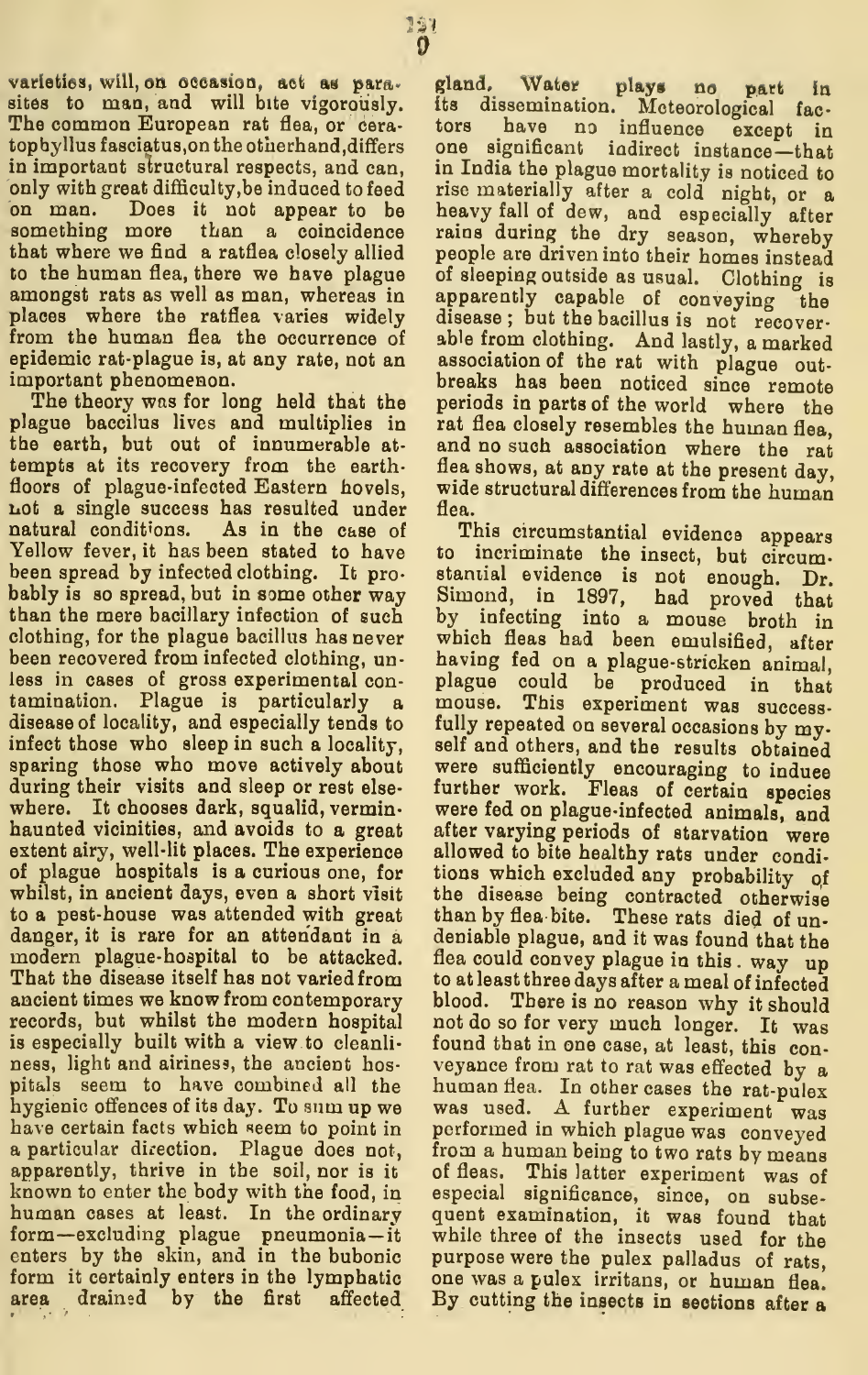meal of infected blood, and examining them under a microscope, large numbers of bacilli indistinguishable from plague bacilli in their microscopical characteristics, were found in a peculiar organ forming a part of the oesophagus ; while in fleas, which had been fed on healthy blood, no such bacilli were found.

The work which I have alluded to was performed in India certainly with all the facilities of one of the biggest bacteriological laboraties in the world, but without much assistance from special literature on the subject, for the very good reason that none existed to indicate the technical difficulties to be overcome. As you may readily imagine, these were considerable, for to secure such an active and minute creature as the flea in such a manner as to allow it to feed, and yet to ensure that it should not get away after its dangerous meal of plague infected blood, was an operation of no little difficulty, and also of some danger, both to the experimenter and to his neighbors. After a good deal of trial, the device was hit upon of confining them in a glass tube-an ordinary test tube was used—and covering the open end with a cap of fine gauze, through the meshes of which the flea could protrude its proboscis, but could not escape. This difficulty overcome, it was necessary to find some distinguishing marks by which to identify the species used. This was affected after a not time, and the few species employed were readily enough identified.

The habitual spread of plague by fleas of the type I have shown you is not to be taken as a universally accepted fact, but strong evidence exists that this will eventually prove to be, at any rate, an important factor in epidemics.

You may recollect an allusion made to the work of Dr., now Sir, Patrick Manson, m relation to certain blood worms, which are fairly common amongst human beings in the tropics. No less than five different kinds of these worms are known, and one in particular, the filaria nocturna, so called because it is only found in the blood during sleeping hours, is of particular interest, in that it causes a good deal of illness by blocking up the deli cate lymphatic ducts, and is almost certainly in this way the cause of that strange disease elephantiasis. Filariae occur amongst other tropical and

subtropical places in Queensland and Northern Australia to about the lati tude of Brisbane, and the manner in which the filaria noctutna completes its life cycle is of interest. The female worm is some 4in long, and lives in some part of the lymphatic system, in company with the male, which is slenderer and smaller. There she produces a great number of embryos, which make iheir way into the blood, and live during, the day in the vessels of the internal organs. About 5.or 6 p.m., in infected persons who do their sleeping at night, they begin to appear in gradually increasing numbers in the peri pheral circulation, or vessels in the ex tremities and at the surface, increasing till about midnight, and then decreasing, until about 8 or 9 in the morning they have all disappeared from the peripheral blood for the day. It is a curious fact that in infected persons, who do their sleeping during the day and remain awake at night, the embryos reverse the time of their appearance, and turn up during the day in the peripheral vessels, disappearing at night. Each embryo is about l\*80in long, and is contained in a loose sheath or sack somewhat longer than itself. They are very active organisms, and wriggle about strongly, but the sheath keeps them from changing their position much ; in other words, they are locomotory. The function of sheath is to keep them from using the strong boring apparatus which they have on their heads, and so escap ing from the blood vessels. As I have said, they appear in the surface blood vessels at night as a rule, and this is obviously for the convenience of the con veying mosquito, which principally feeds at night, and into whose stomach some of the embryos are taken with the meal of blood. The ordinary mosquito so act ing is a species of Culex, and in its stomach the blood becomes much thicker by co agulation. The embryo within the sheath is thus able to get a purchase on the sheath, and eventually to ram its way out through one end by butting vigorously while the sheath is stuck fast in the thickened blood. Of course, while the blcod was fluid in the human host's vessels, it could not do this because the sheath could only be bumped along by its efforts from within and would not split.